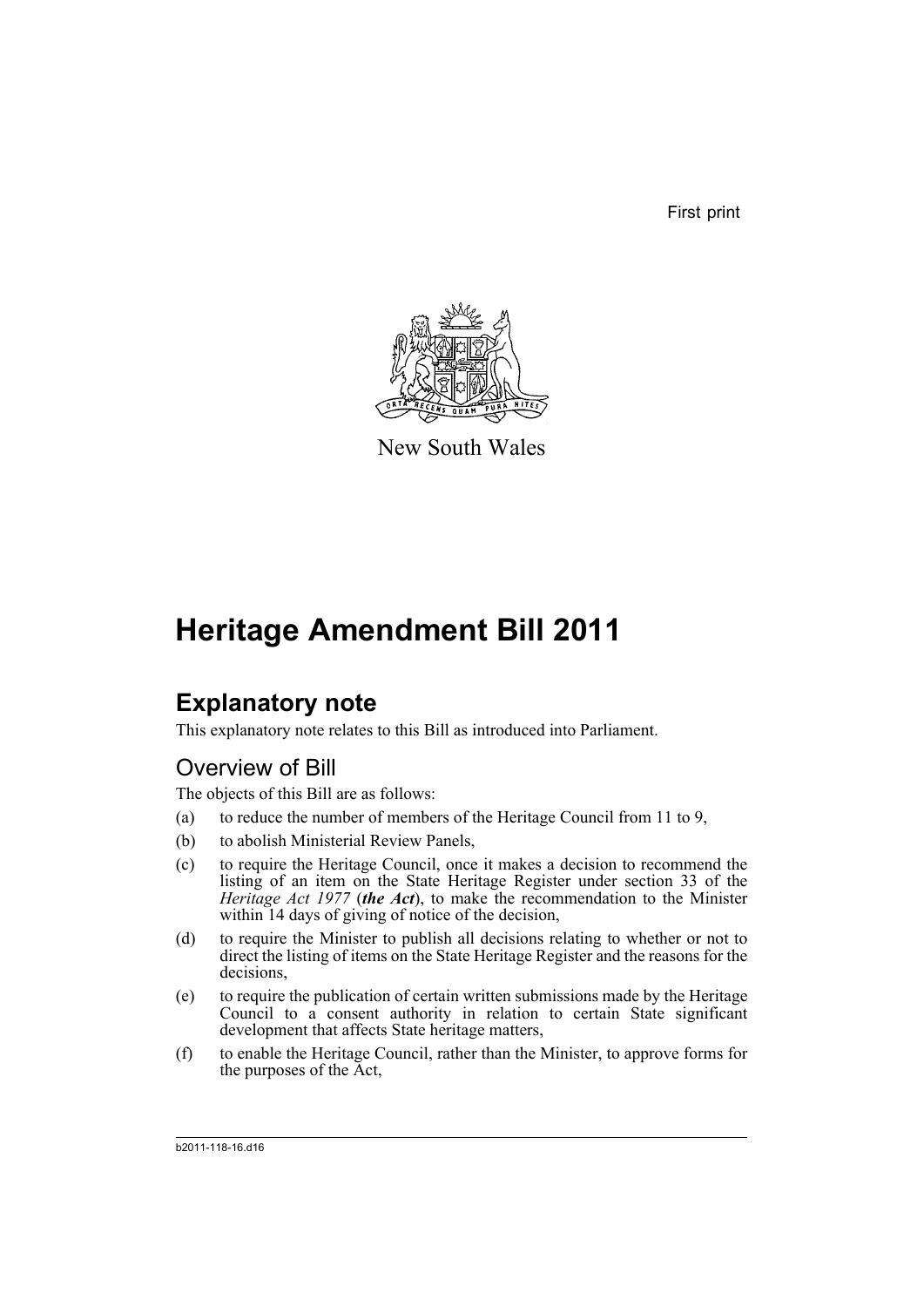Explanatory note

(g) to make other minor and consequential amendments.

#### Outline of provisions

**Clause 1** sets out the name (also called the short title) of the proposed Act.

**Clause 2** provides for the commencement of the proposed Act on a day or days to be appointed by proclamation.

#### **Schedule 1 Amendment of Heritage Act 1977 No 136**

**Schedule 1 [1]** amends the definition of *approved form* in the Act so that the Heritage Council (rather than the Minister) is responsible for approving forms for the purposes of the Act. **Schedule 1 [12]** inserts a transitional provision which provides that all current approved forms are taken to have been approved by the Heritage Council on the commencement of the amendment.

**Schedule 1 [2], [9] and [10]** make amendments consequential on the transfer of the allocation of the Act from the Minister for Planning to the Minister for Heritage.

**Schedule 1 [3]** reduces the number of members of the Heritage Council from 11 to 9. **Schedule 1 [4]** removes 2 of the 3 members who are not appointed members (with the number of appointed members remaining unchanged).

**Schedule 1 [5]** requires any written submission of the Heritage Council to a consent authority in relation to certain types of State significant development that affect State heritage matters to be published on the internet.

**Schedule 1 [6]** makes an amendment to section 33 of the Act so that the Heritage Council is required to make a recommendation to the Minister, following a decision to recommend the listing of an item on the State Heritage Register, within 14 days of giving notice of the decision (rather than as soon as possible).

**Schedule 1 [7]** makes it necessary for the Minister to publish all decisions relating to whether or not to direct the listing of items on the State Heritage Register and the reasons for the decisions (the current requirement relates to decisions not to list an item only).

**Schedule 1 [8]** abolishes Ministerial Review Panels (being panels of 3 persons appointed to advise the Minister on a recommendation by the Heritage Council for a listing on the State Heritage Register). **Schedule 1 [7]** makes consequential amendments and **Schedule 1 [12]** inserts a transitional provision which provides that the amendments in Schedule 1 [7] and [8] apply only in relation to a recommendation for listing that is made by the Heritage Council after the commencement of those amendments.

**Schedule 1** [11] enables the Governor to make regulations of a savings or transitional nature consequent on the enactment of the proposed Act.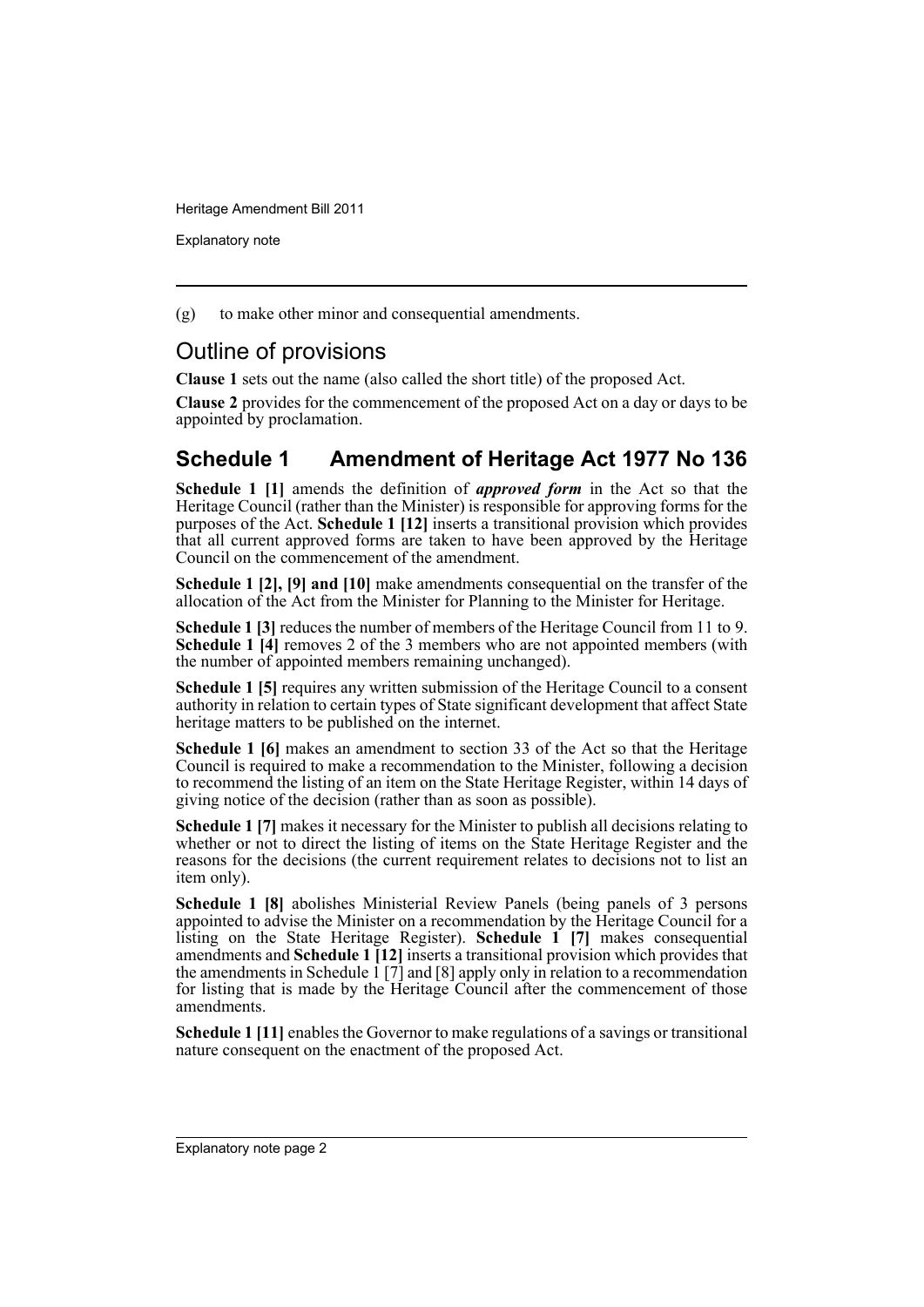First print



New South Wales

# **Heritage Amendment Bill 2011**

### **Contents**

|                                                  | Page |
|--------------------------------------------------|------|
| 1 Name of Act                                    |      |
| 2 Commencement                                   |      |
| Schedule 1 Amendment of Heritage Act 1977 No 136 |      |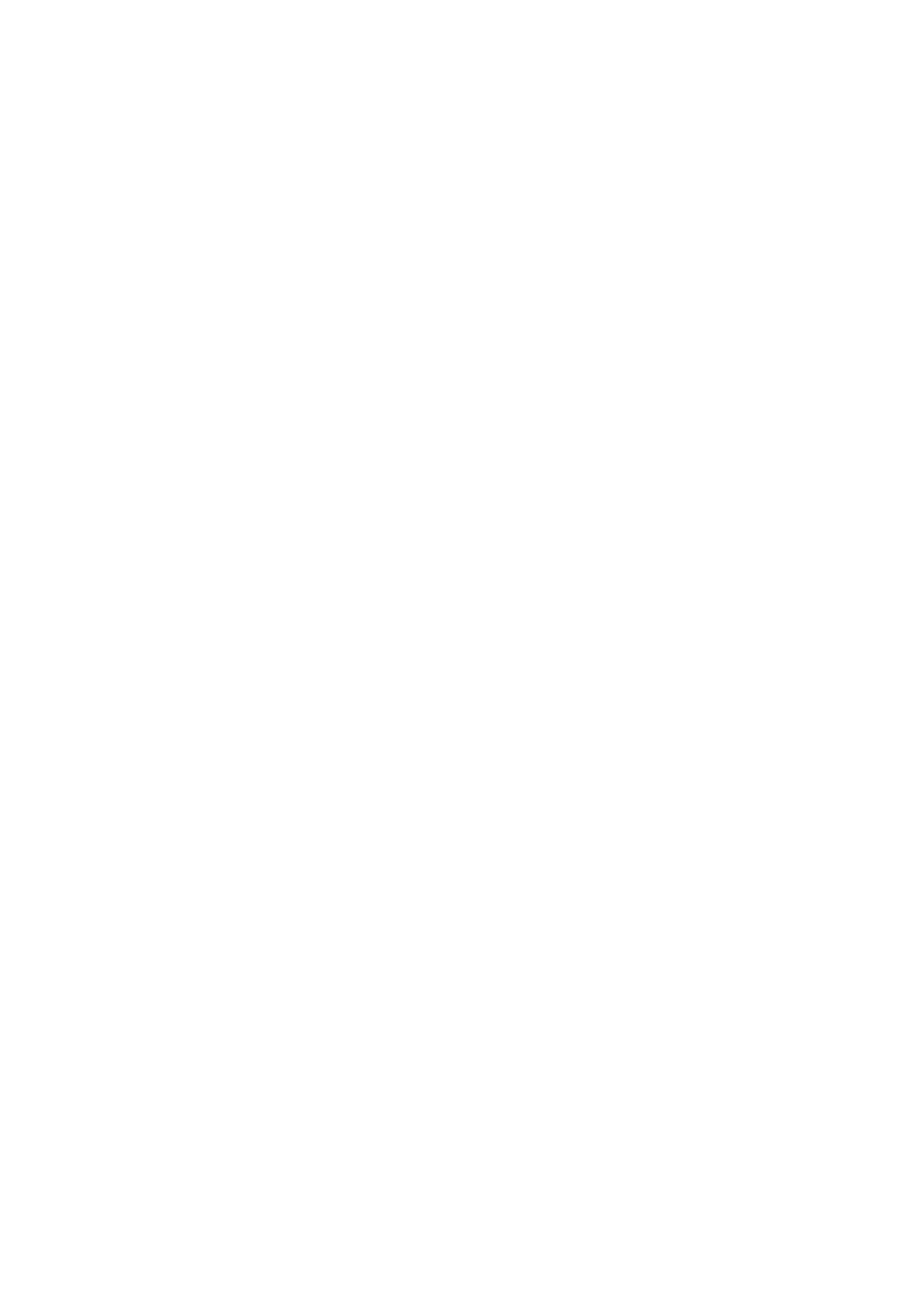

New South Wales

## **Heritage Amendment Bill 2011**

No , 2011

#### **A Bill for**

An Act to amend the *Heritage Act 1977* in relation to the Heritage Council and the listing of items on the State Heritage Register; and for other purposes.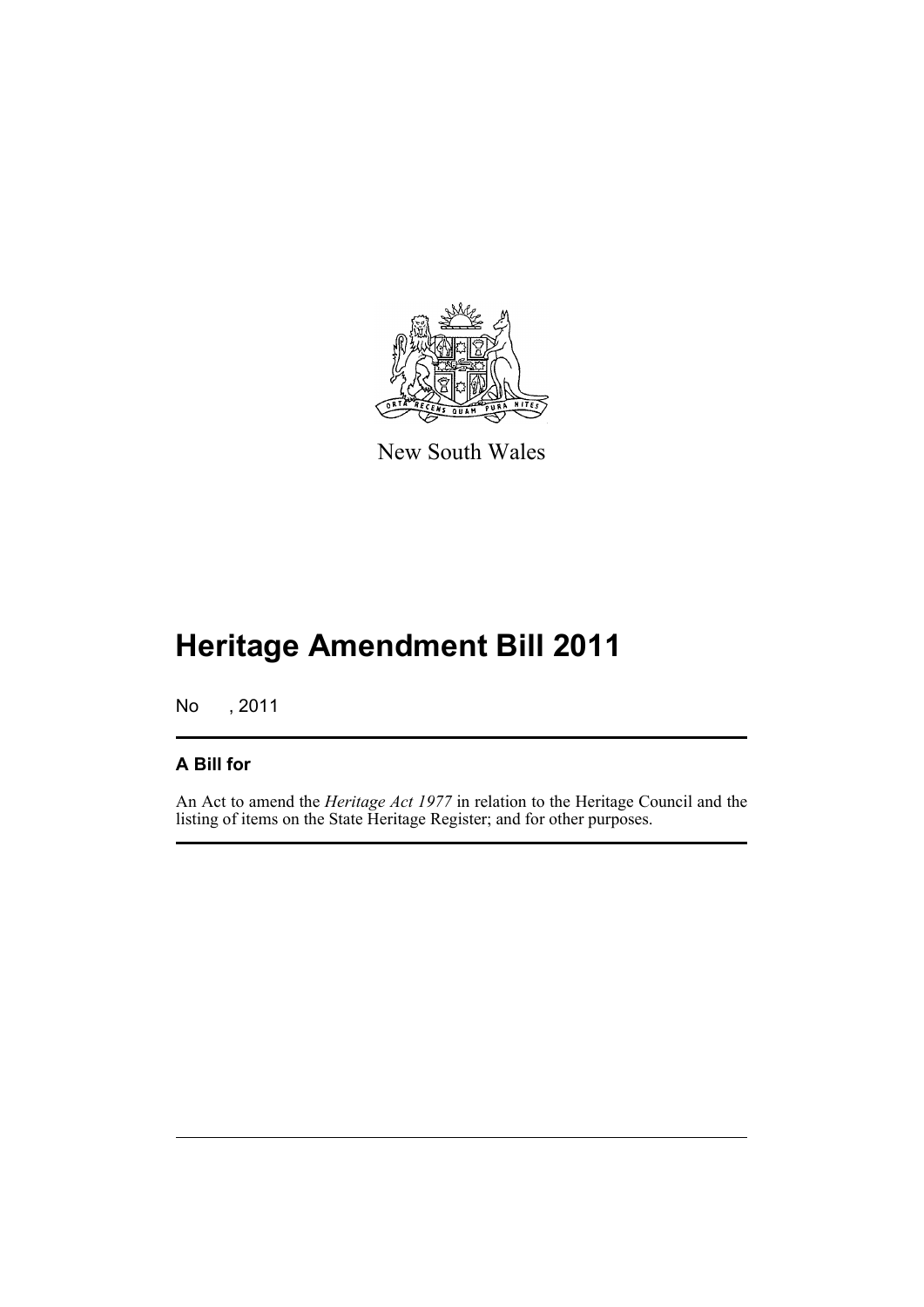Clause 1 Heritage Amendment Bill 2011

<span id="page-5-1"></span><span id="page-5-0"></span>

| The Legislature of New South Wales enacts:                           |                |
|----------------------------------------------------------------------|----------------|
| Name of Act                                                          | $\overline{2}$ |
| This Act is the <i>Heritage Amendment Act 2011</i> .                 | 3              |
| <b>Commencement</b>                                                  | $\overline{4}$ |
| This Act commences on a day or days to be appointed by proclamation. | 5              |
|                                                                      |                |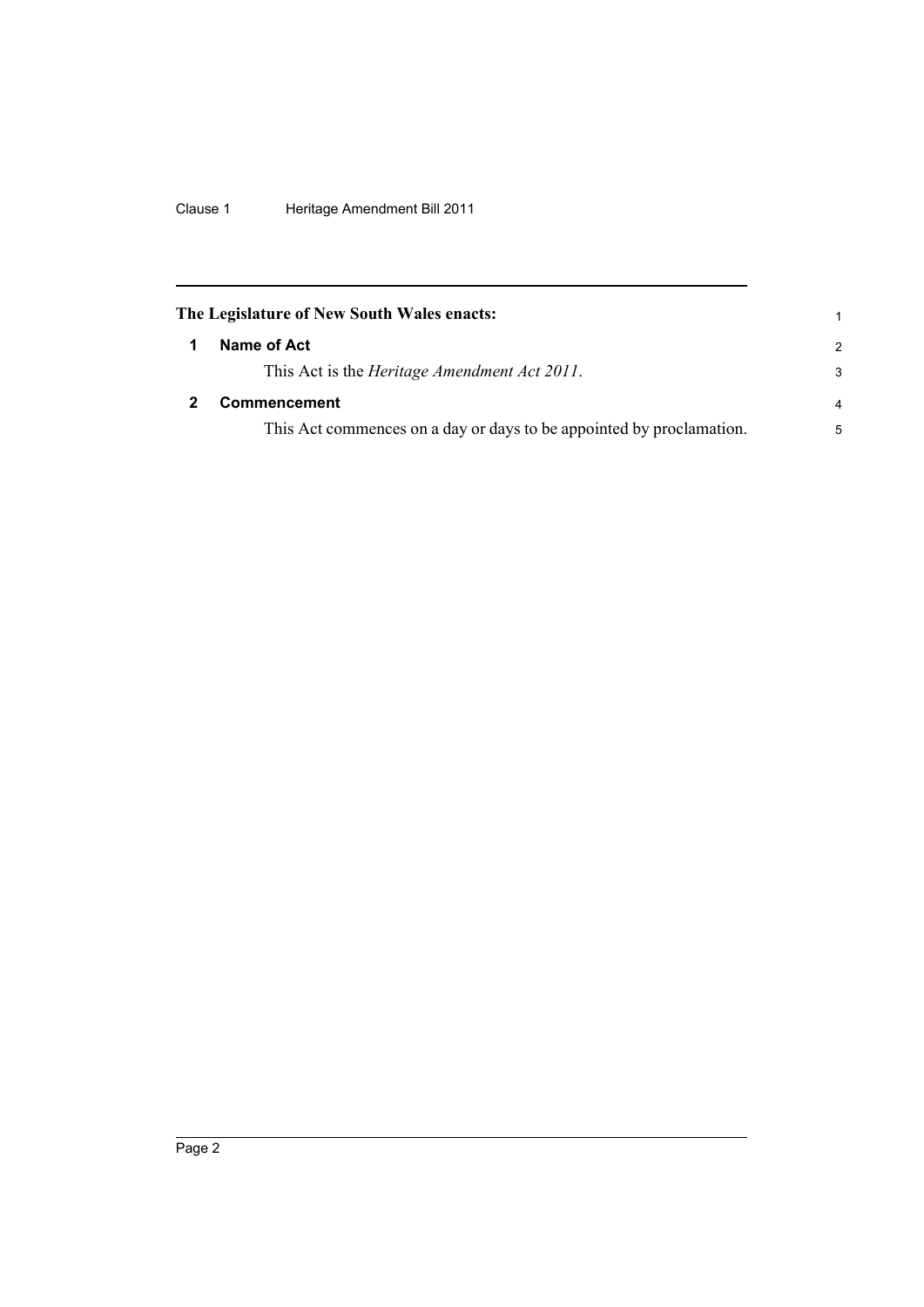<span id="page-6-0"></span>

|       | <b>Schedule 1</b> |                    | <b>Amendment of Heritage Act 1977 No 136</b>                                                                                                                                                                                                                                                                                                                                                                                        | $\mathbf{1}$                           |
|-------|-------------------|--------------------|-------------------------------------------------------------------------------------------------------------------------------------------------------------------------------------------------------------------------------------------------------------------------------------------------------------------------------------------------------------------------------------------------------------------------------------|----------------------------------------|
| [1]   |                   |                    | <b>Section 4 Definitions</b>                                                                                                                                                                                                                                                                                                                                                                                                        | $\overline{2}$                         |
|       |                   |                    | Omit "Minister" from the definition of <i>approved form</i> in section 4 (1).                                                                                                                                                                                                                                                                                                                                                       | 3                                      |
|       |                   |                    | Insert instead "Heritage Council".                                                                                                                                                                                                                                                                                                                                                                                                  | 4                                      |
| [2]   |                   |                    | Section 4 (1), definition of "Director-General"                                                                                                                                                                                                                                                                                                                                                                                     | 5                                      |
|       |                   |                    | Omit the definition.                                                                                                                                                                                                                                                                                                                                                                                                                | 6                                      |
| $[3]$ |                   |                    | <b>Section 8 Members of Heritage Council</b>                                                                                                                                                                                                                                                                                                                                                                                        | 7                                      |
|       |                   |                    | Omit "11" from section 8 (1). Insert instead "9".                                                                                                                                                                                                                                                                                                                                                                                   | 8                                      |
| [4]   |                   | Section 8 (2)      |                                                                                                                                                                                                                                                                                                                                                                                                                                     | 9                                      |
|       |                   |                    | Omit the subsection. Insert instead:                                                                                                                                                                                                                                                                                                                                                                                                | 10                                     |
|       |                   | (2)                | The other member is to be the Director-General of the<br>Department of Planning and Infrastructure.                                                                                                                                                                                                                                                                                                                                 | 11<br>12                               |
| [5]   |                   | <b>Section 21B</b> |                                                                                                                                                                                                                                                                                                                                                                                                                                     | 13                                     |
|       |                   |                    | Insert after section 21A:                                                                                                                                                                                                                                                                                                                                                                                                           | 14                                     |
|       | 21B               |                    | <b>Publication of certain submissions</b>                                                                                                                                                                                                                                                                                                                                                                                           | 15                                     |
|       |                   | (1)                | Any written submission in relation to State significant<br>development that is made by the Heritage Council to a consent<br>authority, or to any other person or body having functions under<br>the Environmental Planning and Assessment Act 1979 with<br>respect to the approval of that development, is to be made<br>publicly available on the internet by the Heritage Council within<br>14 days after the submission is made. | 16<br>17<br>18<br>19<br>20<br>21<br>22 |
|       |                   | (2)                | In this section, State significant development means:                                                                                                                                                                                                                                                                                                                                                                               | 23                                     |
|       |                   |                    | that, were it not State<br>development<br>significant<br>(a)<br>development, State significant infrastructure or a<br>transitional Part 3A project under the <i>Environmental</i><br>Planning and Assessment Act 1979, would require<br>approval under Part 4 of this Act or an excavation permit<br>under section 139 of this Act, or                                                                                              | 24<br>25<br>26<br>27<br>28<br>29       |
|       |                   |                    | development that is State significant development, State<br>(b)<br>significant infrastructure or a transitional Part 3A project<br>under the Environmental Planning and Assessment Act<br>1979 and that impacts on an item of State heritage<br>significance that is not on the State Heritage Register or the<br>subject of an interim heritage order.                                                                             | 30<br>31<br>32<br>33<br>34<br>35       |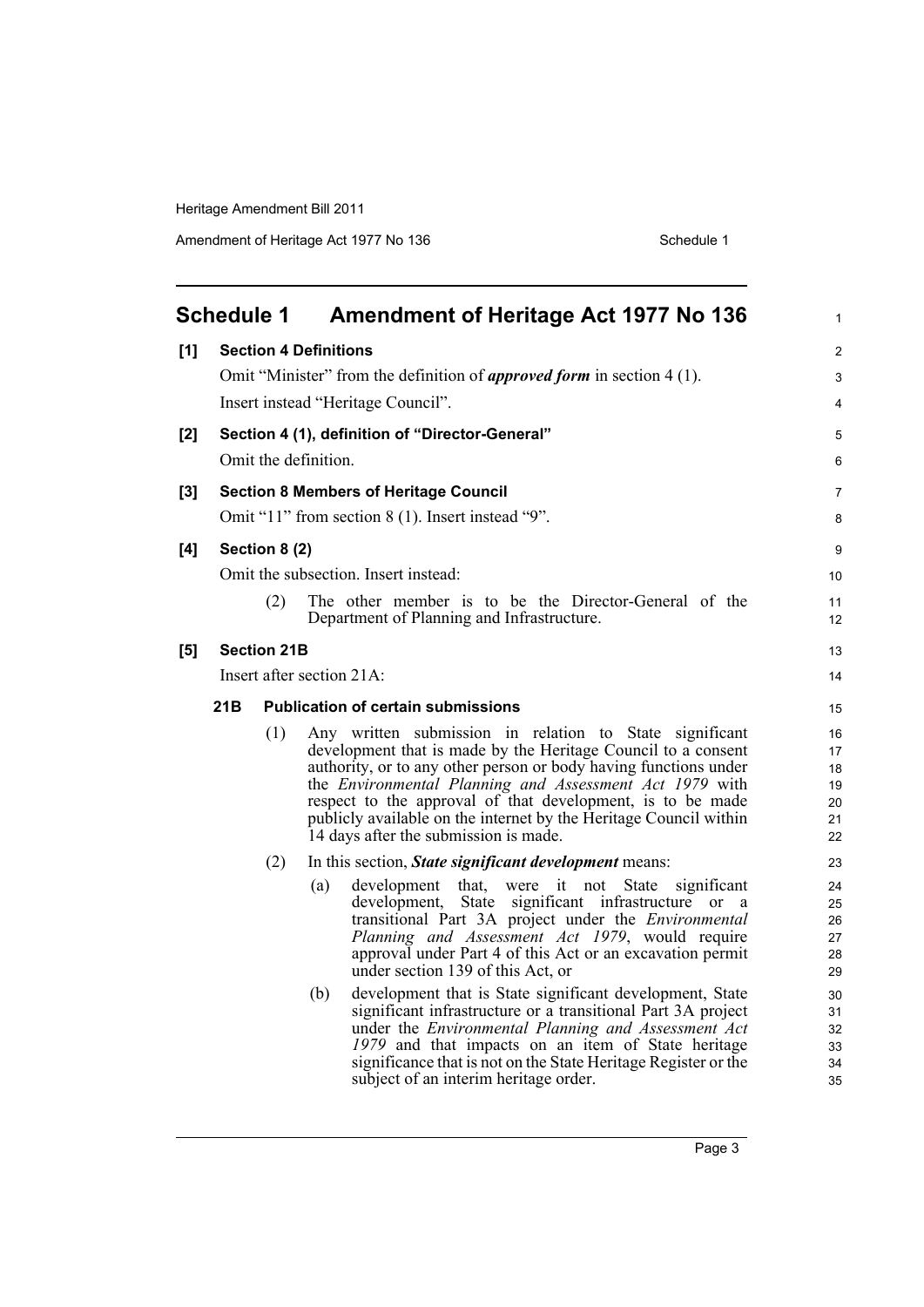| Schedule 1 | Amendment of Heritage Act 1977 No 136 |
|------------|---------------------------------------|
|------------|---------------------------------------|

| [6]    |                   | Section 33 Procedure before recommendation for listing                                                                                                                                                                                                                                                                                                                | 1                                |
|--------|-------------------|-----------------------------------------------------------------------------------------------------------------------------------------------------------------------------------------------------------------------------------------------------------------------------------------------------------------------------------------------------------------------|----------------------------------|
|        |                   | Omit "as soon as possible" from section 33 $(1)$ (f).                                                                                                                                                                                                                                                                                                                 | 2                                |
|        |                   | Insert instead "within 14 days".                                                                                                                                                                                                                                                                                                                                      | 3                                |
| [7]    | <b>Section 34</b> |                                                                                                                                                                                                                                                                                                                                                                       | 4                                |
|        |                   | Omit the section. Insert instead:                                                                                                                                                                                                                                                                                                                                     | 5                                |
|        | 34                | Action by Minister following recommendation for listing                                                                                                                                                                                                                                                                                                               | 6                                |
|        | (1)               | Within 14 days after the Heritage Council makes a<br>recommendation for listing to the Minister, the Minister must:                                                                                                                                                                                                                                                   | 7<br>8                           |
|        |                   | decide whether or not to direct the listing and inform the<br>(a)<br>Heritage Council of that decision, or                                                                                                                                                                                                                                                            | 9<br>10                          |
|        |                   | (b)<br>request the Planning Assessment Commission to review<br>the matter.                                                                                                                                                                                                                                                                                            | 11<br>12                         |
|        | (2)               | If the Minister requests a review by the Planning Assessment<br>Commission, the Minister must, within 14 days after the<br>Commission provides its report:                                                                                                                                                                                                            | 13<br>14<br>15                   |
|        |                   | consider that report, and<br>(a)                                                                                                                                                                                                                                                                                                                                      | 16                               |
|        |                   | decide whether or not to direct the listing, and<br>(b)                                                                                                                                                                                                                                                                                                               | 17                               |
|        |                   | inform the Heritage Council of that decision.<br>(c)                                                                                                                                                                                                                                                                                                                  | 18                               |
|        | (3)               | The Minister may make a request under this section on the<br>Minister's own motion or after a request by an affected owner,<br>mortgagee, lessee or occupier.                                                                                                                                                                                                         | 19<br>20<br>21                   |
|        | (4)               | A decision of the Minister to direct, or not to direct, the listing on<br>the State Heritage Register of an item that the Heritage Council<br>has recommended be listed is to contain the reasons for listing or<br>not listing the item and is to be made publicly available on the<br>internet by the Heritage Council within 7 days after the decision<br>is made. | 22<br>23<br>24<br>25<br>26<br>27 |
| [8]    |                   | <b>Section 35 Ministerial Review Panel</b>                                                                                                                                                                                                                                                                                                                            | 28                               |
|        | Omit the section. |                                                                                                                                                                                                                                                                                                                                                                       | 29                               |
| [9]    |                   | <b>Section 36 Planning Assessment Commission</b>                                                                                                                                                                                                                                                                                                                      | 30                               |
|        |                   | Insert "of the Department of Premier and Cabinet" after "Director-General"<br>where firstly occurring in section $36(1)$ (e).                                                                                                                                                                                                                                         | 31<br>32                         |
| $[10]$ |                   | Section 121 Failure to comply with order                                                                                                                                                                                                                                                                                                                              | 33                               |
|        |                   | Insert "of the Department of Planning and Infrastructure"<br>after<br>"Director-General" in section 121 $(5)(c)$ .                                                                                                                                                                                                                                                    | 34<br>35                         |
|        |                   |                                                                                                                                                                                                                                                                                                                                                                       |                                  |